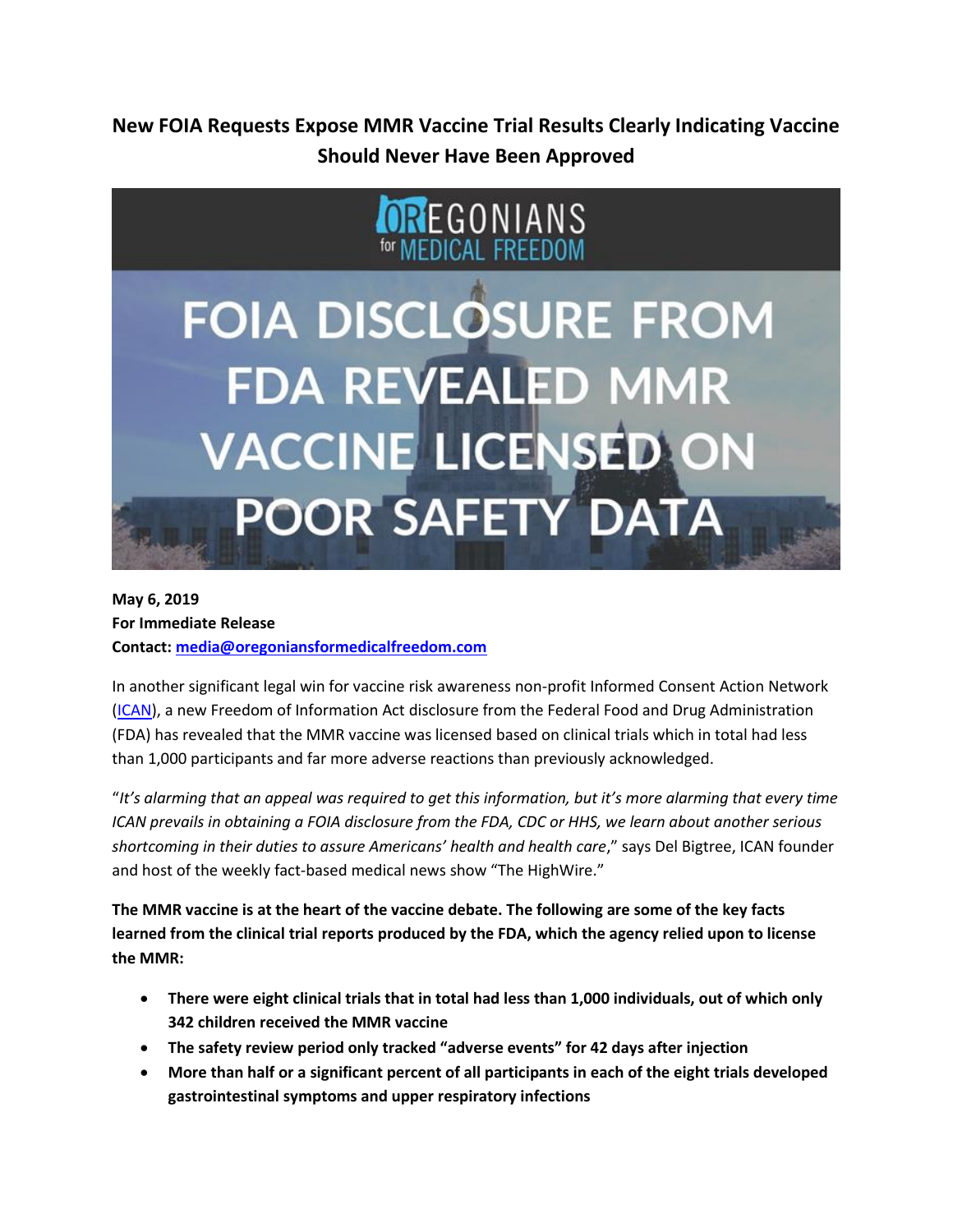- **All adverse events were generically described as 'other viruses' and not considered in safety profile of licensure**
- **The control group received other vaccines for either rubella or measles and rubella, and none of the controls received a placebo (an inert substance such as a saline injection)**

"*Thanks to the laws in this country that for now at least permit access to various government records, we now know the MMR vaccine was licensed using an irresponsibly small and limited group of children*," says Bigtree.

"*But what's even more alarming is learning about the serious adverse events that were known and acknowledged, yet ignored in order to license the MMR vaccine*," Bigtree adds, noting "*This was after only tracking adverse events for 42 days after injection – imagine what they might have found had they tracked safety for three years against an appropriate control, like they do for drugs*."

### [SOURCE Informed Consent Action Network](https://icandecide.org/governments/)

#### **Serious Concerns Raised Regarding MMR Vaccine Safety and Efficacy**

## **Robert F. Kennedy, Jr: "***The question is, 'Are we now mandating a vaccine that is worse than the disease?***"**

The MMR vaccine currently in use was licensed based on clinical trials in which children experienced far [more adverse reactions](https://finance.yahoo.com/news/mmr-vaccine-licensing-called-following-131500482.html?fbclid=IwAR1gFX0QyE1ImxNHx5cfatOyIUoQp16QNyRsWyJmnMiJqGkaPOyui_StG4Q) than previously acknowledged.

#### **House Bill 3063 Would Force Parents to Choose A Flawed and Potentially Fraudulent Product**

- Merck is currently in federal court for MMR efficacy study fraud, accused by their *own* scientists. [http://probeinternational.org/library/wp](http://probeinternational.org/library/wp-content/uploads/2014/09/chatom-v-merck.pdf)[content/uploads/2014/09/chatom-v-merck.pdf](http://probeinternational.org/library/wp-content/uploads/2014/09/chatom-v-merck.pdf)
- The vaccine is not protecting American children from mumps infection in childhood, it is merely delaying it. [Researchers confirm](https://www.sciencedirect.com/science/article/pii/S0264410X19302257) a surge in the number of mumps outbreaks in highly vaccinated populations and higher rates of complications.
- From January 2016 to June 2017, health departments reported 150 outbreaks with 9,200 cases of mumps, yet we did not hear in the media about the huge volume of cases [reported by the](https://www.cdc.gov/mumps/outbreaks.html)  [Centers for Disease Control and Prevention](https://www.cdc.gov/mumps/outbreaks.html) (CDC).
- CDC Senior Research Scientist Dr. William Thompson turned whistleblower in 2014 regarding [fraud committed in 2004 in an MMR safety study.](https://www.c-span.org/video/?c4546421/rep-bill-posey-calling-investigation-cdcs-mmr-reasearch-fraud) Oregon legislators should demand Dr. William Thompson be subpoenaed to testify and provide his detailed confession of scientific fraud and cover up at the CDC.
- Dr. Theresa Deisher, in a [letter to legislators,](https://www.informedchoicewa.org/wp-content/uploads/2019/04/web2.SCPI_.Deisher.OpenLetter.pdf) shared findings that DNA contaminants grown in aborted fetal cell tissue lines contain fragmented fetal DNA in MMR vaccine can cause autoimmune disorders. The rubella portion of the MMR vaccine contains human derived fetal DNA contaminants of about 175 ngs, more than 10x over the recommended WHO threshold of 10 ng per vaccine dose. No other drug on the market would receive FDA approval without